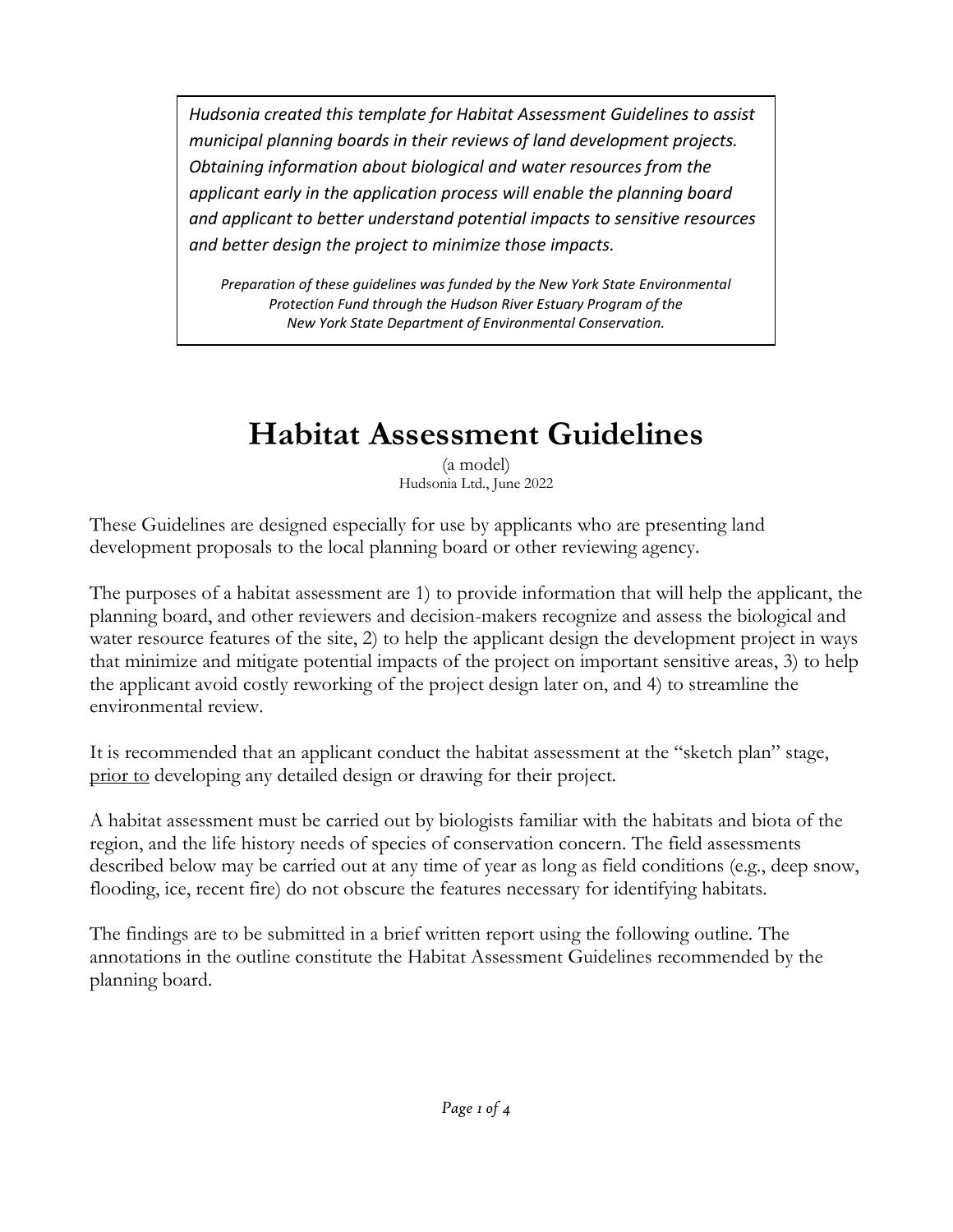# **Habitat Assessment Report – Basic Components**

## **1. Executive Summary.**

A brief (e.g., one paragraph) summary description of the site, the features of conservation concern, the proposed project, potential impacts on biological and water resources, and proposed mitigation.

## **2. General Site Description.**

Describe the general characteristics of the site—the topography, bedrock geology, soils, vegetation cover types, surface water drainage, water bodies, and elevations.

## **3. New York Natural Heritage Program (NYNHP) Data.**

Discuss the results of an inquiry to the NYNHP about records of rare species and significant natural communities on and near the site. Append the inquiry letter, map, and the NYNHP response.

### **4. Habitats or Ecological Communities.**

Describe the habitats or ecological communities on and near the site, using classifications in the *Ecological Communities of New York State* (Edinger et al. 2014), the *Biodiversity Assessment Manual for the Hudson River Estuary Corridor* (Stevens and Kiviat 2001), or other standard reference relevant to this region. Include intermittent and perennial streams, lakes,

and ponds, as well as all upland and wetland communities or habitats. Offsite areas may be assessed using topographic maps, soils maps, aerial photographs, and other remote sensing resources readily available from online sources.

For each habitat or community, list the dominant trees, shrubs, and herbs, and mention any species that are unusual or may be indicative of special habitat conditions. Comprehensive plant lists are not required.

Include general assessments of habitat quality, to the extent possible given the seasonal or other field conditions at survey time. Measures of quality may include, but are not limited to:

- age (e.g., of forests);
- que or size of trees;
- size of habitat area (e.g., for forests or meadows);
- connectivity with other habitat areas, including streams,
- abundance of downwood, standing snags, bedrock outcrops, loose rocks, organic debris, and other microhabitat features;
- levels of human disturbance (e.g., from recent or historic logging, ATV use, foot traffic);
- **PEDIE:** presence and abundance of non-native or invasive species;
- diversity of native plant species (a qualitative assessment is adequate);
- observable indicators of surface water; (continued)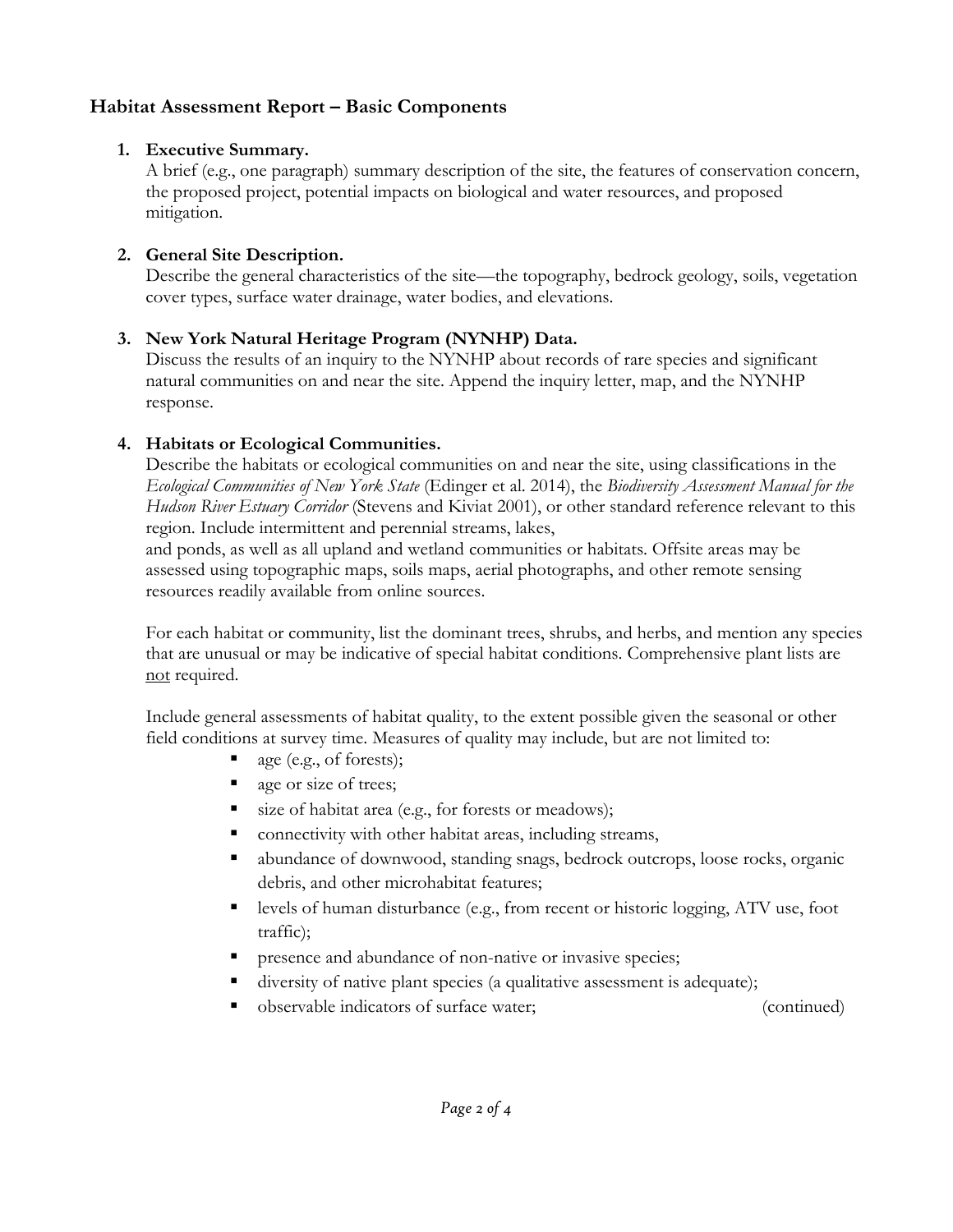(Indicators of quality, cont.)

- (for streams, ponds, wetlands) water depths, clarity/turbidity, substrates, flow at survey time, entrenchment, condition of streambanks, etc.; describe intermittent as well as perennial streams; and
- presence and quality of vegetated buffer zones adjacent to streams, wetlands, other aquatic habitats, and other sensitive habitat areas.

Explain the timing, duration, and limitations of the field surveys, and make recommenda-tions for further surveys at other seasons or in other conditions if needed for an adequate assessment.

#### **5. Connectivity.**

Describe the connectivity and barriers between significant habitat areas, including streams, on and off the site. Barriers include roads, driveways, pavement, curbs, walls, buildings, culverts, dams, and other features that might impede the movement of small and large animals through and between habitats.

### **6. Map.**

Provide a map of the site and vicinity, illustrating habitats, watercourses (both perennial and intermittent streams, including those not identified on USGS topographic maps), existing developed features (e.g., roads, driveways, structures), and proposed new features. A sketch map drawn with reasonable care is sufficient; it need not be an engineer's or surveyor's drawing at this stage.

## **7. Species of Conservation Concern.**

Considering the habitats present on and near the site, list and discuss the plants and animals of conservation concern that do or may use the site and nearby areas, and may be affected by the proposed project. Consider data from the New York Natural Heritage Program, the New York State Breeding Bird Atlas and the New York State Herp Atlas to help determine likely or potential occurrence on the site, but do not limit your assessment to those sources.

For the purposes of this assessment, "species of conservation concern" include the following, at a minimum:

- animals listed by the New York State Department of Environmental Conservation (NYSDEC) as Endangered, Threatened, or Special Concern [\(https://www.dec.ny.gov/animals/7494.html\)](https://www.dec.ny.gov/animals/7494.html);
- animals listed by NYSDEC as New York State Species of Greatest Conservation Need (SGCN) [\(https://www.dec.ny.gov/docs/wildlife\\_pdf/sgnc2015list.pdf\)](https://www.dec.ny.gov/docs/wildlife_pdf/sgnc2015list.pdf);
- plants listed in New York State law as Endangered, Threatened, or Rare [\(https://govt.westlaw.com/nycrr/Document/I21efe775c22211ddb7c8fb397c5bd26b?contextData=%28sc.D](https://govt.westlaw.com/nycrr/Document/I21efe775c22211ddb7c8fb397c5bd26b?contextData=%28sc.Default%29&bhcp=1&transitionType=Default) [efault%29&bhcp=1&transitionType=Default\)](https://govt.westlaw.com/nycrr/Document/I21efe775c22211ddb7c8fb397c5bd26b?contextData=%28sc.Default%29&bhcp=1&transitionType=Default); and
- plants and animals listed by the New York Natural Heritage Program as S1, S2, or S3. [\(https://www.nynhp.org/documents/5/rare\\_plants\\_2021.pdf](https://www.nynhp.org/documents/5/rare_plants_2021.pdf) and [https://www.nynhp.org/documents/1/rare\\_animals\\_2017.pdf\)](https://www.nynhp.org/documents/1/rare_animals_2017.pdf).